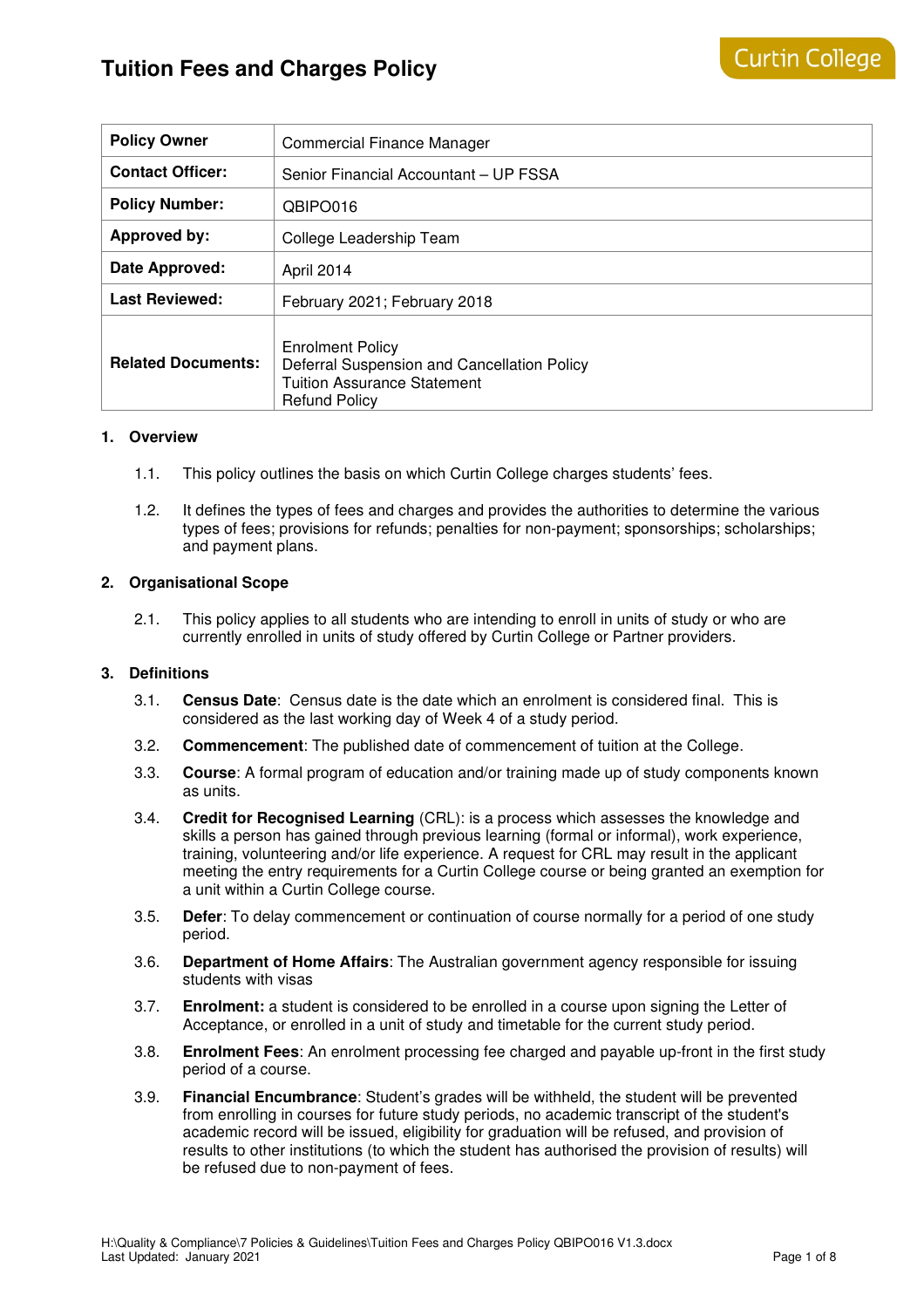- 3.10. **Full time study load:** A study period consisting of 4 units of study equating to a 100 credit points per teaching period.
- 3.11. **FEE-HELP**: An Australian Government loan that assists eligible fee-paying students pay part or all of their tuition fees. Australian citizens and holders of permanent humanitarian visas are eligible for FEE-HELP assistance.
	- 3.11.1. As a result of legislation passed by the Federal government as of 1 January 2018, students need to pass 50% or more of their units in order to continue being eligible for FEE-HELP (Refer Point 7 and Appendix 1 for further details) .
- 3.12. **International Student**: For the purpose of this policy, an International student is defined as one who is not an Australian or New Zealand citizen or the holder of a permanent residency or humanitarian visa. For the purposes of this policy, students who are in Australia, as a resultof their parents/legal guardians being on a temporary business visa (eg visa subclass 457), are regarded as International Students.
- 3.13. **Letter of Offer**: A Formal offer of place at Curtin College in a nominated course, including cost of course.
- 3.14. **Local Student**: For the purpose of this policy, a domestic student is anyone who is a permanent resident of Australia, citizen of Australia or New Zealand or the holder of a permanent humanitarian visa who will be resident in Australia for the duration of a course of study.
- 3.15. **Overseas Student Health Cover (OSHC)**: OSHC is insurance to assist international students meet the costs of medical and hospital care that they may need while in Australia.
- 3.16. **Payment Plan**: Payment of fees over a specified period of time.

### 3.17. **Prescribed Date**:

3.17.1. Students paying full fees: Close of business Friday before classes start

3.17.2. Students on Payment Plan: Dates agreed as per Payment Plan contract.

- 3.18. **Sponsorship**: Where a student's fees are paid by someone else.
- 3.19. **Statement of Account**: financial transactions recorded against a student, including all receipts and billings.
- 3.20. **Study Period**: A discrete period of study within a course, namely a semester or trimester, in which a student undertakes and completes units of study.
- 3.21. **The College**: relates to Curtin College and its partner provider/s.
- 3.22. **Tuition Fees**: Fees charged for undertaking units of study in a study period, payable upfront (except for eligible local FEE-HELP students)
- 3.23. **Unit**: a discrete component of study within a course (sometimes referred to as a module in Certificate courses).

## **4. Policy Principles**

- 4.1. Curtin College Tuition, Enrolment and other Fees and administrative and miscellaneous charges will be set according to delegated authorities.
- 4.2. To be enrolled at Curtin College, students will have paid any Enrolment, Tuition and administrative fees or charges, or arranged a payment plan prior to commencement of studies in any teaching period.
- 4.3. Students who can demonstrate genuine financial hardship and are not eligible for FEE-HELP may apply for a payment plan to cover costs of Tuition Fees.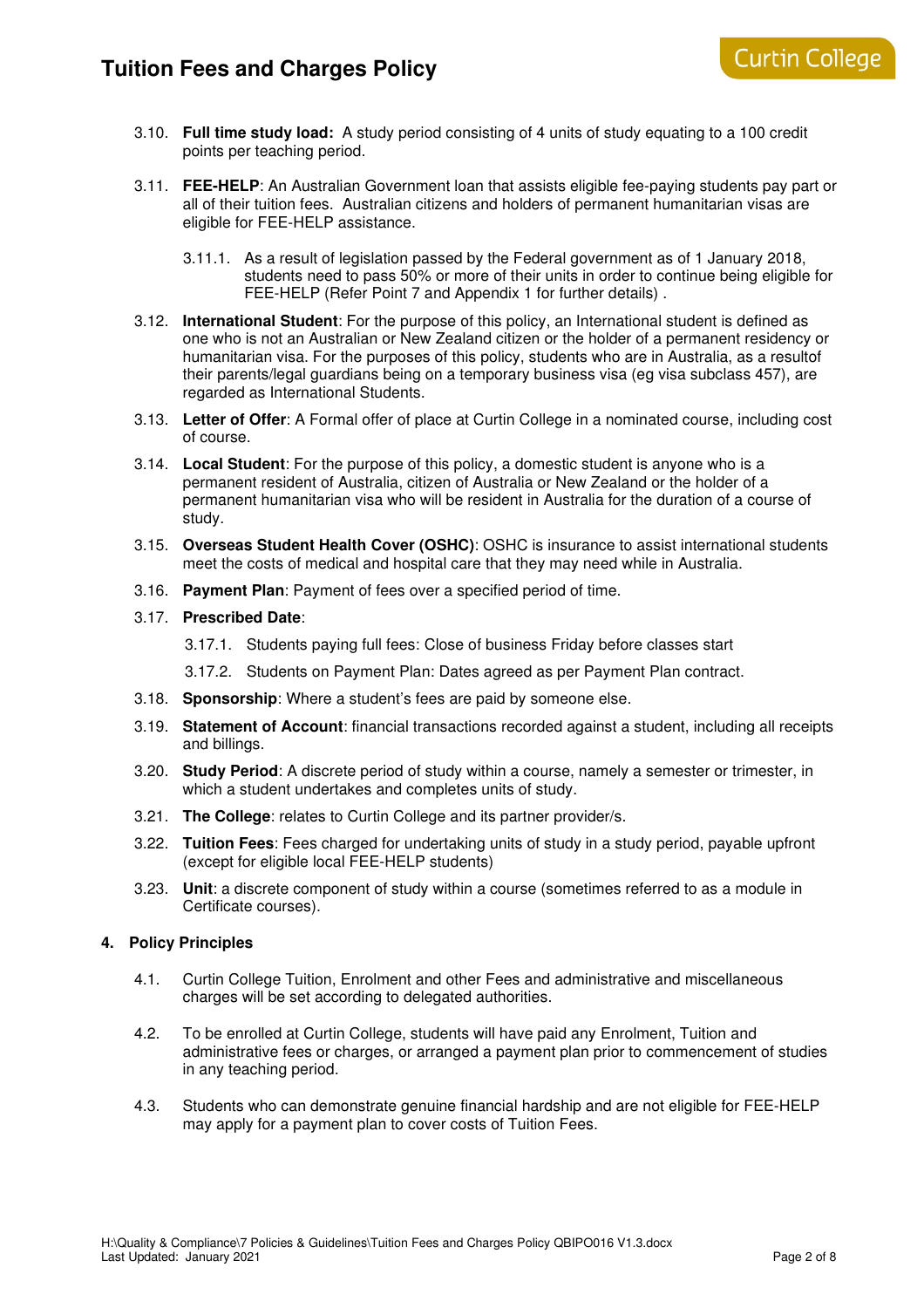## **5. Policy Implementation**

- 5.1. Fees and Charges Approvals and Authorities.
	- 5.1.1. The College may charge fees for enrolment, tuition, penalties, materials provision and various other activities.

| Fee/ Charge Type                                                                           | Delegated Authority to approve fee/charge |
|--------------------------------------------------------------------------------------------|-------------------------------------------|
| Tuition fees for international students                                                    | <b>Executive General Manager</b>          |
| Tuition fees for Domestic students (Australian<br><b>Citizens and Permanent Residents)</b> | <b>Executive General Manager</b>          |
| Administrative and Miscellaneous Charges                                                   | College Director                          |

### 5.2. Fee Schedule and Fee Inclusions

- 5.2.1. The tuition fees are charged according to the approved tuition fee for the course. Course fees for international and domestic students are available from http://www.curtincollege.edu.au and by following the appropriate links.
- 5.2.2. For a Study Period The fee which a student is charged is calculated on the number of credit points in which the student is enrolled for the Study period. If a student is granted CRL the fees/refunds/penalties will be based on credit points net of exemptions. When an applicant accepts a place offered by the College by paying the fees, a binding contract is created between the student and the College.
- 5.2.3. If a student has been excluded or withdrawn and is later re-admitted to the College, the student is liable for the fee that applies at the time of re-enrolment
- 5.2.4. The College has the right to increase course or tuition fees and charges from timeto-time without notice.
- 5.3. Due Date for Payment
	- 5.3.1. Applicants who receive a Letter of Offer are required to pay fees for one study period prior to commencement of studies in order to secure their place. The amount of deposit required is stated in the Letter of Offer. The total tuition fees stated in a Letter of Offer are indicative only and are based on a full time study load for one study period. The final tuition fees incurred may vary depending on unit selections, study load and promptness of payment. Students will receive a credit to their account where the incurred tuition fees are less than the amount paid in advance.
	- 5.3.2. Throughout their enrolment, students are required to pay each study periods fee by the due date as prescribed by the College through portal and email.
	- 5.3.3. A student who fails to pay their tuition fees in full by the due date may have their enrolment terminated and (in the case of international students) subsequently reported to Department of Home Affairs for non-payment of fees (refer to section 5.7).
- 5.4. Late Payment of Fees
	- 5.4.1. Any payments not made by the due date will incur a late payment penalty of A\$200. This charge is in addition to any late enrolment fees that may be incurred.
	- 5.4.2. If fees remain unpaid after week 4 or if the payment plan arrangements are consistently broken the student will be reported for appropriate action.
	- 5.4.3. All debts must be settled before exams are taken. Final results taken will be withheld until full payment, including late penalty charges, have been received.
	- 5.4.4. Students will not be allowed to enroll in further units or courses until all outstanding debts are settled. Students may be encumbered from enrolment if they are a bad payer even if they have paid all outstanding debt.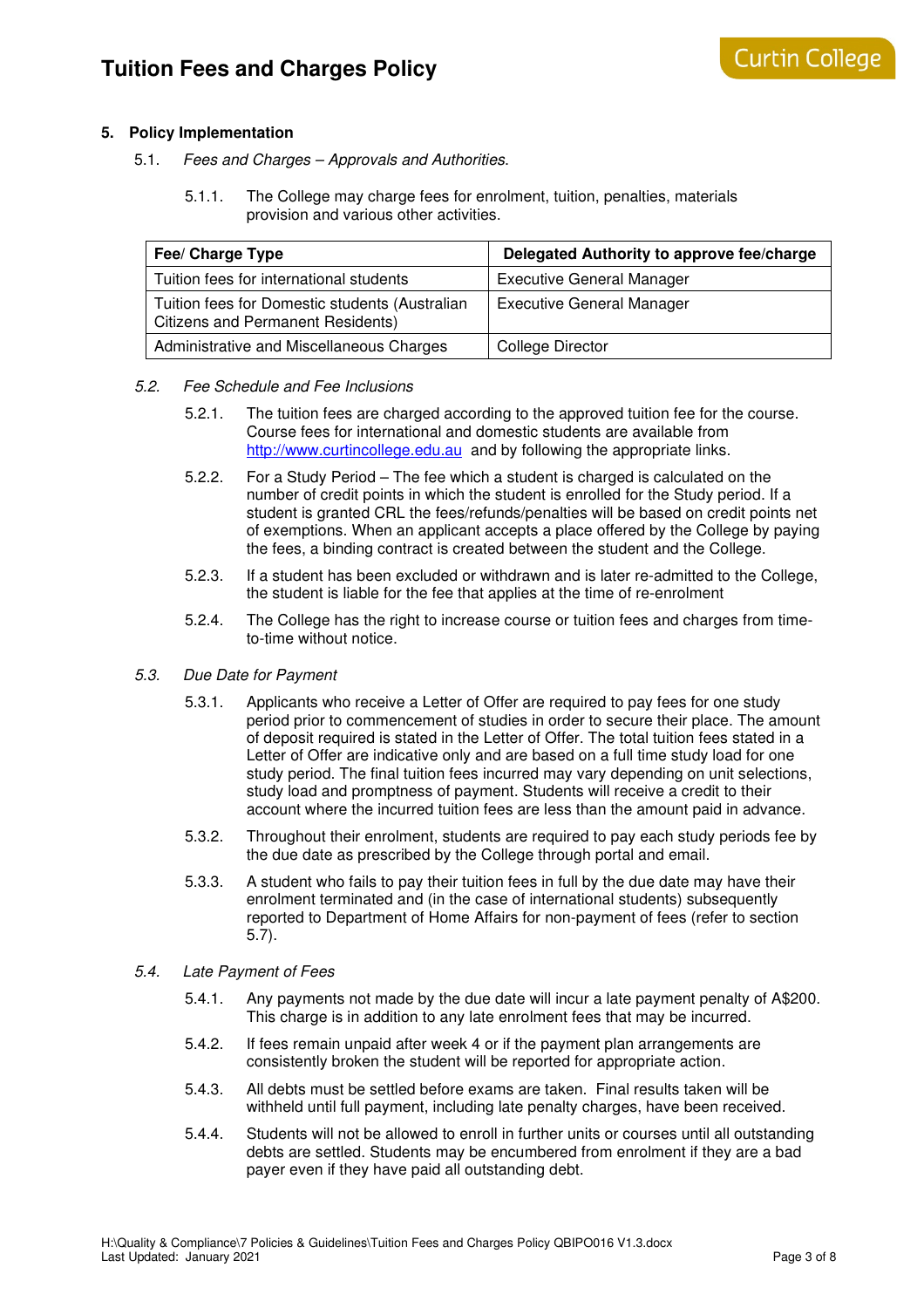- 5.5. Deferral, Suspension or Cancellation from Course
	- 5.5.1. Please refer to the Deferral, Suspension and Cancellation Policy located on the Curtin College webpage http://www.curtincollege.edu.au/policies-curtin
- 5.6. Refund of Fees
	- 5.6.1. Please refer to the Refund policy located under "Policies and Procedures" at http://www.curtincollege.edu.au
- 5.7. Penalties for Non-Payment or Partial Payment of Fees and Charge
	- 5.7.1. Where the student's account for tuition fees and other charges, has an outstanding balance as at the prescribed date for payment of the charge, a late payment fee will be imposed and a financial encumbrance may be placed on the student.
	- 5.7.2. If a student discontinues their enrolment, re-admission will be refused until the outstanding balance including late charges is paid in full.
	- 5.7.3. In specific cases, the College may cancel a student's enrolment during the study period on the grounds that, as at the due date, the student has not paid the outstanding balance of tuition fees.
	- 5.7.4. A student whose enrolment has been cancelled by the College for non payment may be reinstated if the student, within 20 days of the notice of cancellation, pays in full the fees and charges due, including the late payment charge, and pays the reinstatement charge.
	- 5.7.5. All student accounts which have outstanding fees at the end the study period, will result in final grades being withheld until the account is paid in full. The student's enrolment may be terminated in accordance with the Deferral, Suspension and Cancellation Policy. If it is the student's final study period with Curtin College, then the official academic record and award certificate (testamur) will be withheld until the account is paid in full. The implications of this situation could result in a student being unable to graduate from Curtin College; or Curtin College withholding results from a new institution which the student wishes to enrol in after their Curtin College studies.
	- 5.7.6. Curtin College reserves the right to initiate debt collection, where deemed necessary, to collect outstanding payments.

## 5.8. Administrative and Miscellaneous Charges

5.8.1. Charges in respect of transaction fees, late fees, penalty fees, service fees and other administrative

#### **6. International Students**

- 6.1. Overseas Student Health Cover (OSHC)
	- 6.1.1. It is a condition of an international student visa that the student obtains and maintains OSHC for the duration of their time in Australia. To ensure International students meet this visa condition, the College will charge OSHC for the length of the students' visa.
	- 6.1.2. Curtin College offers OSHC cover to students through its preferred provider Allianz. Cost of the cover is included in the Letter of Offer. Students wishing take out OSHC with Allianz are required to pay for the cover on acceptance of the Letter of Offer.
	- 6.1.3. Students may arrange their own OSHC. Upon receipt of proof that cover has been approved by and paid to another provider, the College will reverse its own OSHC charge. Proof of other cover must be provided with the acceptance of the Letter of Offer.
	- 6.1.4. Refunds are given in exceptional circumstances and are subject to approval by the College Director and Principal.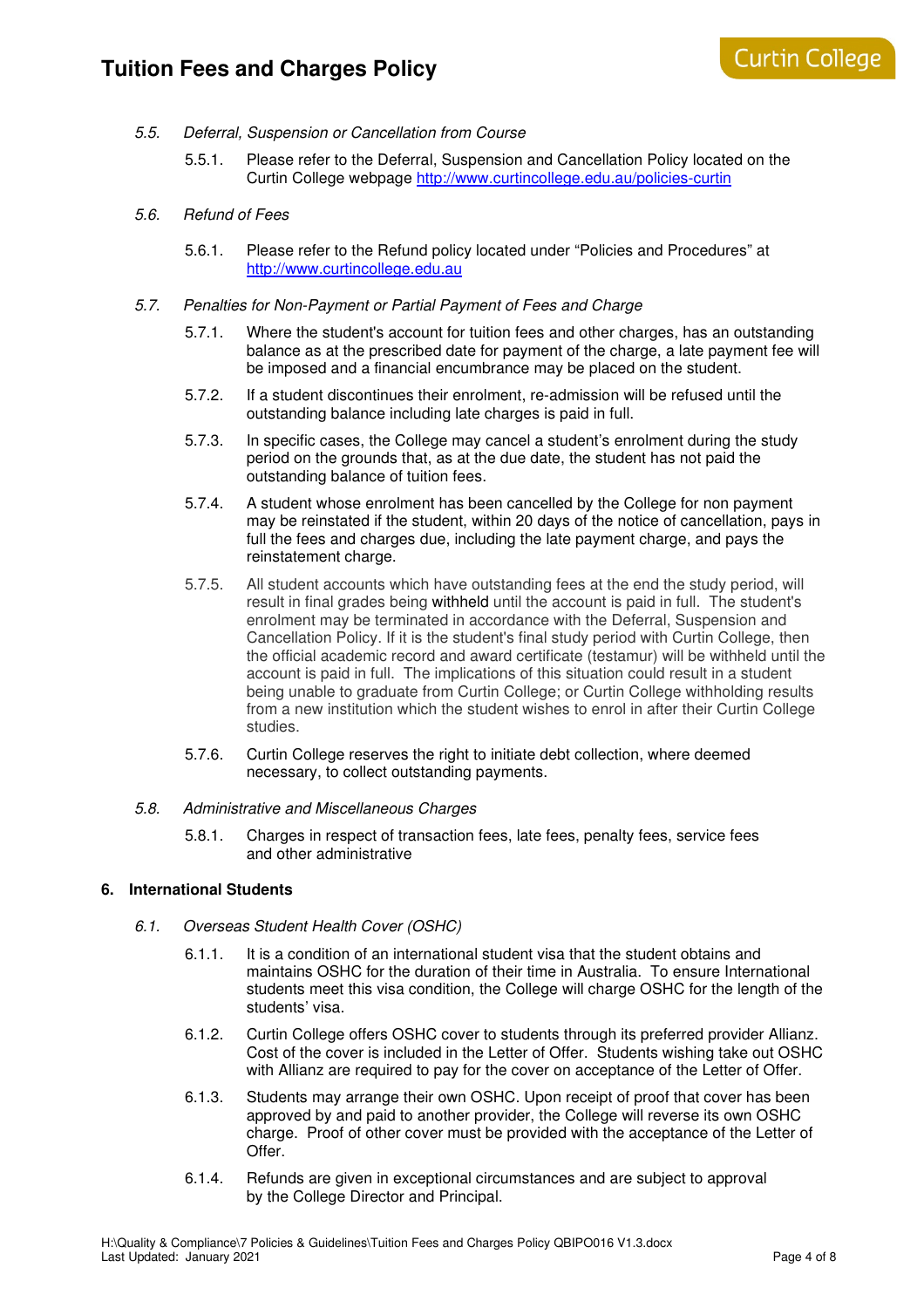## 7. **Domestic Students**

- 7.1. Commonwealth Loan Scheme FEE-HELP
	- 7.1.1. In accordance with Government policy, domestic students may be eligible to obtain a loan under the FEE-HELP Scheme to pay all or part of their tuition fees.
	- 7.1.2. The FEE-HELP Loans Scheme provides a loan for eligible students who are required to pay tuition fees for their study in undergraduate, postgraduate or research award programs. Under FEE-HELP eligible students may choose to defer some or all of their tuition fees for each study period by means of a loan from the Commonwealth Government.
	- 7.1.3. The provisions of the Commonwealth Loans Scheme FEE-HELP are determined by the Commonwealth Government. The policy in this section is always subject to the Higher Education Support Act 2003, as amended, and its related Guidelines.
	- 7.1.4. To be eligible for FEE-HELP, students must be Australian citizens and holders of permanent humanitarian visas.
	- 7.1.5. Students applying for FEE-HELP are required to declare their citizenship status. A student who provides false or misleading information shall have their Letter of Offer withdrawn and their enrolment terminated.
	- 7.1.6. From 1 January 2018, a student who has already undertaken four or more units of study at the College as part of a course of study must have successfully completed at least 50% of those units of study to retain eligibility for FEE-HELP. (Refer Appendix 1 for example scenarios).

For further information on FEE-HELP go here: http://studyassist.gov.au/sites/studyassist/helppayingmyfees/fee-help

- 7.2. Request for FEE-HELP Assistance Form
	- 7.2.1. In order to defer some or all of their tuition fees for a specific course via FEE-HELP, a student must lodge a Request for FEE-HELP Assistance Form and provide their valid tax file number prior to the Census Date.
	- 7.2.2. For each study period the student is enrolled in the same course, the balance of the tuition fees outstanding as at the study period Census Date will be converted to a FEE-HELP loan.
	- 7.2.3. If the student enrols in a different course, a separate FEE-HELP Loan Request Form must be lodged.
- 7.3. Notice of FEE-HELP Liability
	- 7.3.1. Each study period, the student will be provided with a Commonwealth Assistance Notice setting out the amount of their tuition fees and the amount which has been converted to a FEE-HELP Loan.
	- 7.3.2. Students have 14 days from the date of the Commonwealth Assistance Notice to advise the College if they believe that there is an error in the Commonwealth Assistance Notice.
	- 7.3.3. Upon investigation, if the Commonwealth Assistance Notice is in error, the College will issue an amended Commonwealth Assistance Notice.
- 7.4. Extension of Due Date
	- 7.4.1. Students who are not eligible for a FEE-HELP loan and who can demonstrate genuine financial hardship, may be permitted to pay tuition fees over a period of time in the form of a payment plan (refer to Section 9 below).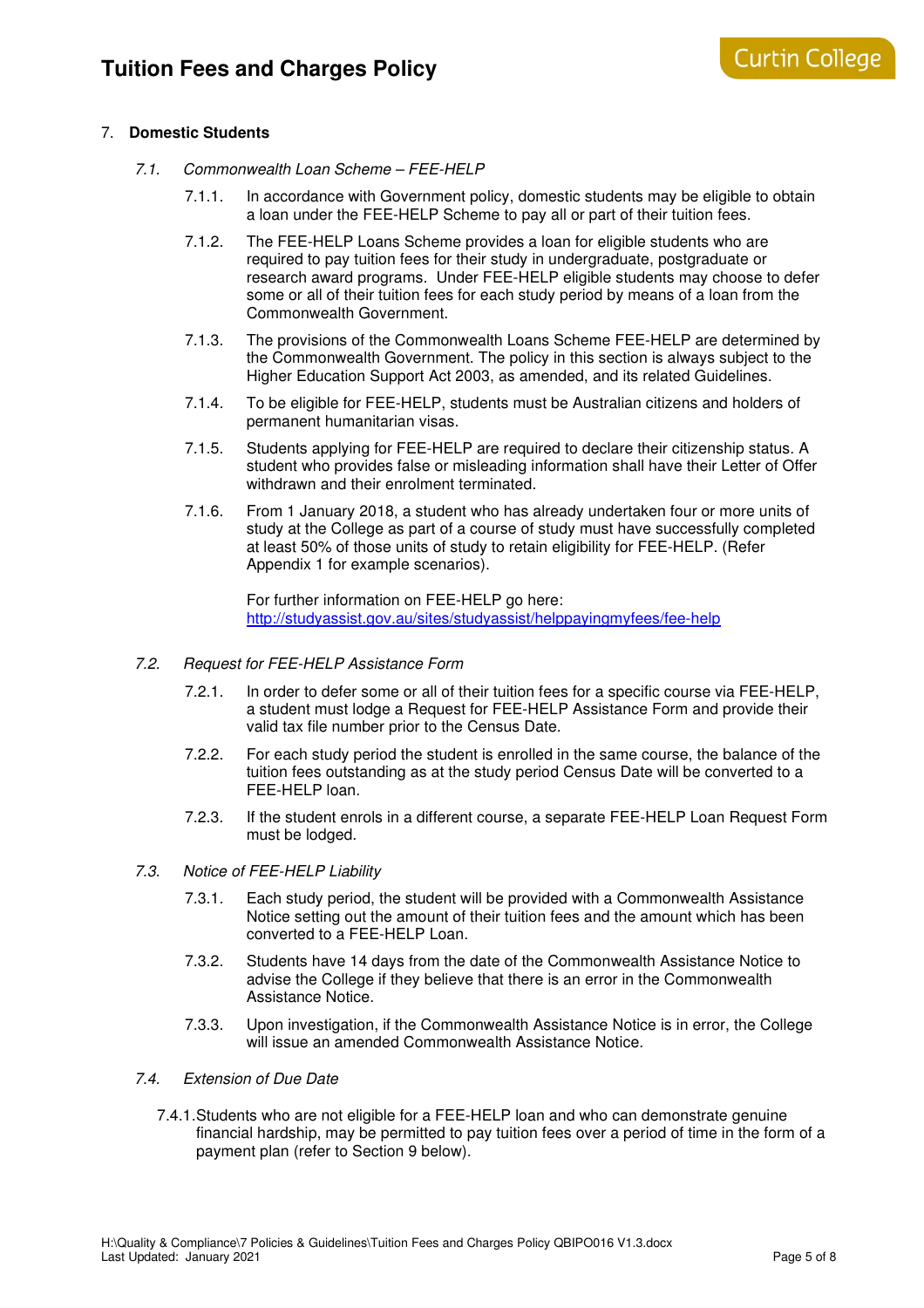## **8. Sponsors and Scholarships**

8.1. This sub-section applies to international students, where there is an agreement between the College and a sponsor for all or part of the student's fees to be paid to the College by the sponsor.

## 8.2. **Sponsorship Agreement (Contract)**

- 8.2.1. A proposed sponsorship agreement must be in the form required by the College and must be approved by the Director of Marketing and Admissions on behalf of the College before it is implemented.
- 8.2.2. A proposed sponsorship agreement must specify:
	- the student (s) to whom the sponsorship agreement applies;
	- any limitations which may be placed on the student as a condition of the sponsorship agreement, such as which course the student may be enrolled in or which courses must be undertaken;
	- which charges are included within the sponsorship agreement,
	- any limitations which are placed on the sponsors liability, such as an upper limit on the charges or an agreed split of the charges between the sponsor and the student;
	- the time period (years, study periods) to which the sponsorship agreement applies.

## 8.3. Implementation of a Sponsorship Agreement

- 8.3.1. On approval of the sponsorship agreement and linking the student to the sponsorship agreement, the student's liability for tuition fees and any other charges where applicable, is calculated according to the relevant sections in the College's Tuition Fees and Charges Policy. The student's liability is then apportioned between the student and the sponsor according to the terms of the sponsor agreement.
- 8.3.2. Where the sponsorship agreement does not apply to the total amount of tuition fees and any other charges the student is required to pay the balance by the due date.
- 8.3.3. Statement of Account is issued to the student indicating the portion of fees and charges which the student is liable for under the sponsorship agreement.
- 8.3.4. A separate invoice is issued to the sponsor for the portion of the student's fees and charges which the sponsor is liable for under the sponsorship agreement.

#### 8.4. Obligation of Student

8.4.1. Students are required to pay their portion of the charges by the due date as specified on the Statement of Account. A late payment fee will be charged if the amount due is not paid in full by the due date. The penalties for non-payment or partial payment as set out in section 6.8 apply in respect of the portion of fees and charges for which the student is liable under the sponsor agreement.

#### 8.5. Obligation of Sponsors

- 8.5.1. Payment by the sponsor is required according to the Statement of Account and invoice documentation sent to the sponsoring body by the College.
- 8.5.2. The College reserves the right to refuse enrolment if a student or sponsor fails to provide the College with an up to date financial guarantee.
- 8.5.3. Sponsors will be subject to the College policy for debt recovery procedures and at the discretion of the Senior Financial Accountant or nominee may have legal action imposed to recover such charges as are outstanding.
- 8.5.4. A sponsor's debt would not normally cause a financial encumbrance to be placed on a student. However, in specific circumstances such action may be taken following consultation between the Director Marketing and Admissions or the College Director or nominee.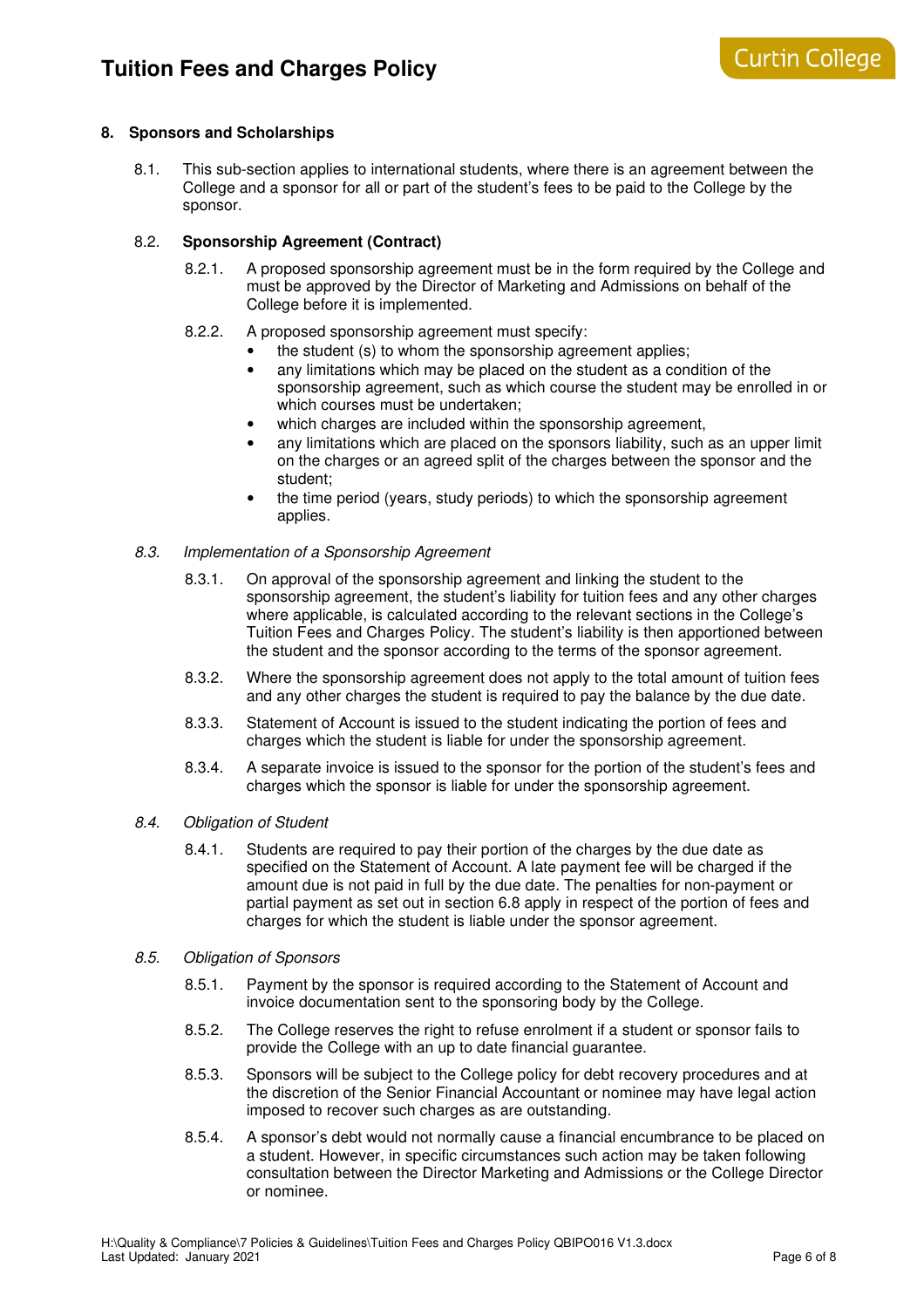8.5.5. If a financial encumbrance is placed on a student due to a sponsor debt the student will be informed of such action by the Senior Financial Accountant or Nominee.

#### 8.6. Extension of Due Date

8.6.1. Sponsors may liaise with the College to negotiate extension to the due date for a sponsor payment.

### 8.7. Eligibility for Refund

8.7.1. Where a student is eligible for a refund of tuition fees according to the policy on eligibility for refund, the fees paid will be refunded, less the refund processing fee as per the relevant schedule, on application. The refund will be apportioned to the sponsor in respect of fees paid by the sponsor and/or to the student in respect of fees paid by the student.

#### 8.8. **Scholarships**

- 8.8.1. Where a student is awarded a scholarship (Navitas or other) which includes the payment of all or part of the student's tuition fees, the implementation of the payment of tuition fees will be conducted as a sponsorship agreement in accordance with this section.
- 8.8.2. Where the donor of the scholarship is external to the College, the donor will be recorded as the sponsor of the student and the details of the donor's scholarship agreement will form the basis of the sponsor agreement.
- 8.8.3. Where the donor of the scholarship is Navitas, the scholarship arrangements are followed as per arrangements with Navitas. Navitas will notify the Finance office of the details of the student who is awarded the scholarship.

#### **9. Payment Plans**

- 9.1. Students who can demonstrate genuine financial hardship may be permitted to pay their tuition fees over a period of time in the form of a payment plan.
- 9.2. The payment plan is determined on a case by case basis and should be approved by the College Director & Principal (or nominee).

#### **10. Administrative procedures**

- 10.1. This policy and related documentation is accessible through the Curtin College website at: http://www.curtincollege.edu.au/policies-curtin
- 10.2. Any recommendations for process improvement or policy change arising will be forwarded the College Leadership Team for recording and consideration.
- 10.3. This policy and related procedures will be communicated to staff via email and ongoing staff information sessions. New staff will receive policy information during the induction process where it relates to their position.

| <b>Version</b>  | Last changes:                                            |
|-----------------|----------------------------------------------------------|
| V1.3 (Feb 2021) | Updated 3.17.2<br>Updated 5.7.4                          |
|                 | Added points 5.7.5 and 5.7.6<br><b>Updated Section 9</b> |
| V1.2 (Feb 2018) | Added - Appendix 1 - FEE-HELP Pass Rate Scenarios.       |